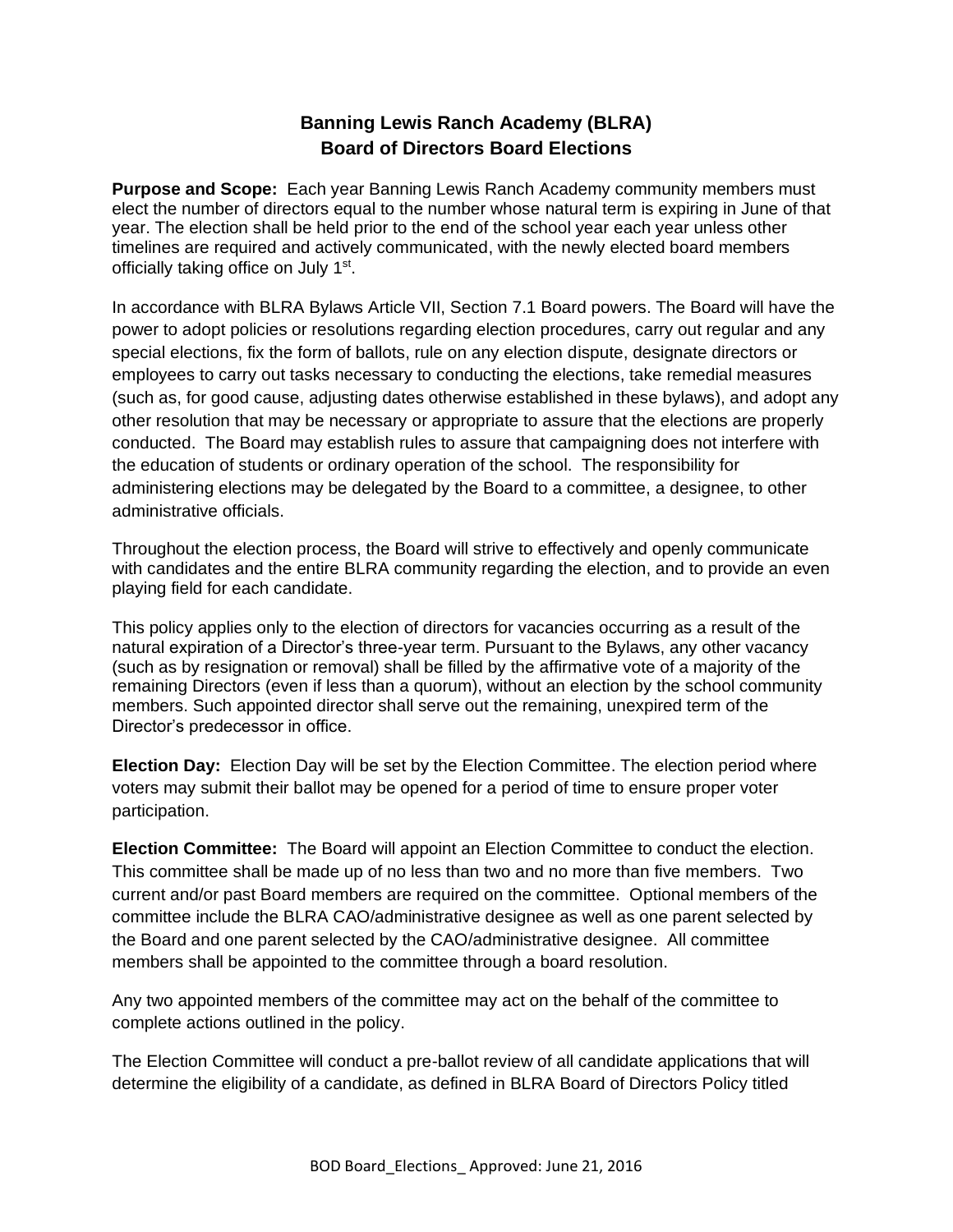"Banning Lewis Ranch Academy (BLRA) Board of Directors "Elected and Appointed Position Eligibility Policy."

The Election Committee will also serve as the designated election officials and must create the timeline to be communicated regarding the election.

**Board Eligibility:** Eligibility requirements for election to the BLRA Board of Directors are defined in the currently approved version of the BLRA Board of Directors Policy titled "Banning Lewis Ranch Academy (BLRA) Board of Directors Elected and Appointed Position Eligibility Policy." All applicants are required to read, understand, and abide by the eligibility policy, before applying for nomination.

**Board Election Procedure Notice:** In accordance with Board Bylaws Article VII, Section 7.2 Notice. Based on the timeline set by the Election Committee, eligible voters will be notified of the date of the next Board election, the term of the Board positions open, the number of positions open, the eligibility requirements and the application procedure. Whenever notice to eligible voters is given, such notice shall be sufficient if given by the school's normal means of communicating with parents and the school shall have no obligation to notify separately parents who, through no action of the school, lack access to or fail to receive such communications.

**Application for Election Candidacy or Appointment for a Board Position:** Candidacy shall be made by self-nomination. Individuals will be considered nominated once the BLRA Board of Directors receives a properly completed, currently approved version, of the Banning Lewis Ranch Academy Board of Directors Form titled "Banning Lewis Ranch Academy (BLRA) Board of Directors Application for Election Candidacy or Appointment Application". Applications must be received by the Election Committee by the date and time provided on the election announcement. No late or incomplete applications will be accepted, and both versions (hard/soft copy) of the application must be received to be considered.

Candidates shall submit their completed application to:

Banning Lewis Ranch Academy Attn: Board of Directors, Board Candidacy Application 7094 Cottonwood Tree Drive Colorado Springs, CO 80927

A soft copy of the application must also be emailed to the Board of Directors email address [Boardblra@blracademy.org.](mailto:Boardblra@blracademy.org)

Applications are not considered properly completed or received until both the hardcopy and softcopy of the application have been received.

Within 2 business days of receipt of both soft and hard copies of the application, the Election Committee will send a confirmation of application receipt.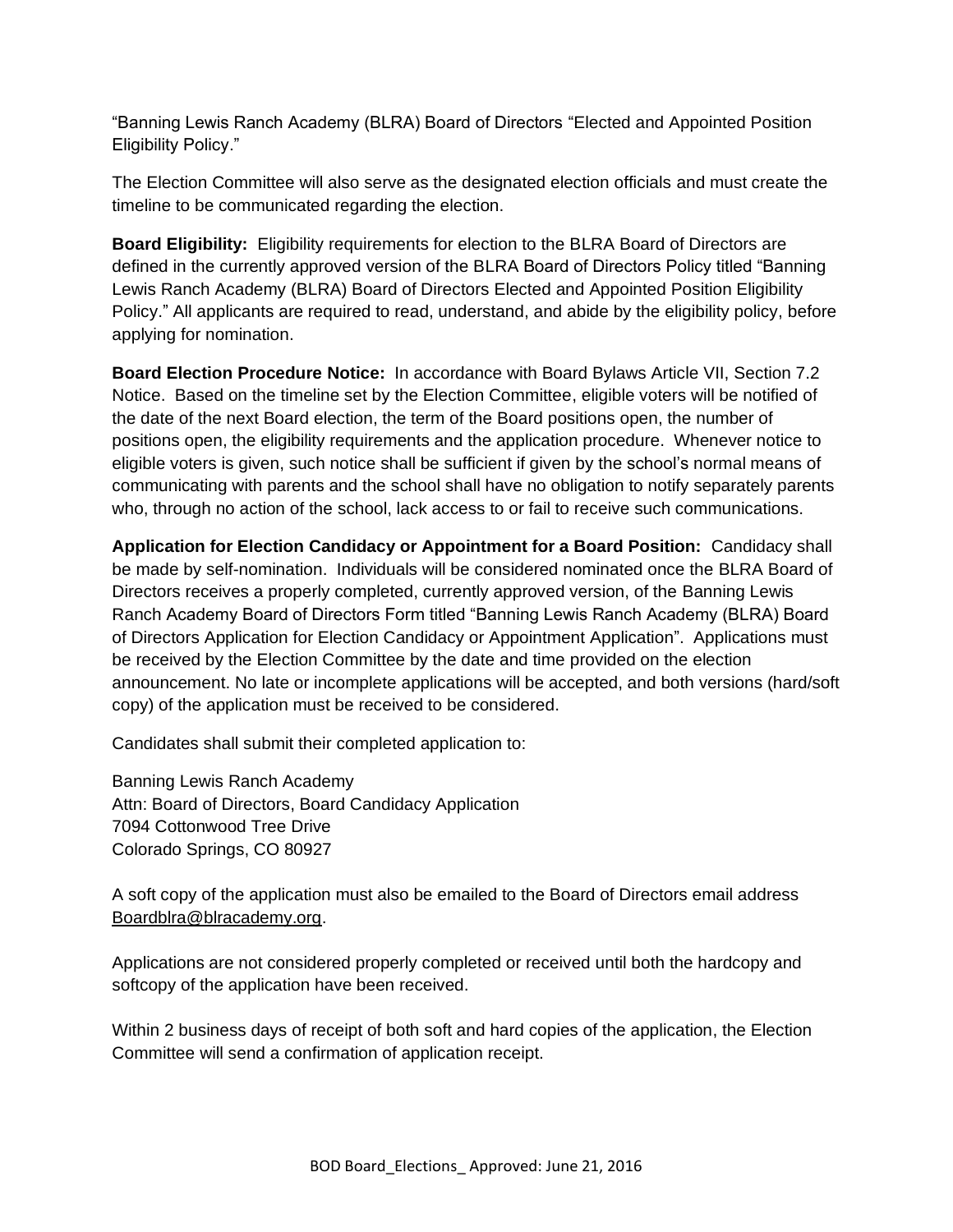If a candidate does not receive confirmation within 2 business days of submitting their application the candidate should contact the President of the Board of Directors and/or the Election Committee members directly.

Prior to submitting the application, all candidates shall have read the BLRA Board Bylaws and the BLRA charter contract. Candidates must be prepared to sign the Board Member Code of Conduct Agreement if they are elected. Additionally, they must complete a criminal background check. All Board of Directors are also expected to contribute financially on a yearly basis.

Candidates may review the candidate package on the BLRA website (or as otherwise communicated by the Election Committee) when the election announcements are made.

**Election Voting:** In accordance with BLRA Bylaws Article II, Section 2.2 Number of Directors – Appointment and Term. The Board shall be composed of seven Directors, four of whom will be elected by parents of students enrolled in the school and three of whom will be appointed by the Board. Parents or legal guardians of children who attend the school shall be eligible to vote in the school elections. Such parents or legal guardians shall each cast one ballot, regardless of the number of children they have enrolled in the school. No family shall cast more than two ballots. For the purpose of the election, a family is defined by the primary address listed for enrolled students in the school enrollment database. Voting for elected seats is only applicable for vacancies of the natural expiration of a Director's three-year term.

**Voting Information Distribution**: Information outlining the voting process, referred to as the Voter Information Packet will be distributed based on the timeline provided by the Election Committee. Distribution shall be through the school's normal means of communicating with parents. The school shall have no obligation to notify separately parents who, through no action of the school, lack access to or fail to receive such communications. Additionally, general notice of the election may also be posted on the doors of the main entrance to the school buildings, or on the school website.

Voter Information Packet shall include:

- a. Election Day and voting time period
- b. Official ballot
- c. Candidate written statement
- d. Date, time, and location of Regular Monthly Scheduled Board Meeting where the candidates will be provided an opportunity to provide a Candidate Speech
- e. Date, time, and location of Regular Monthly Scheduled Board Meeting where the results will be communicated
- f. Voter eligibility information
- g. Voting process information (instructions) contained on the ballot

General Notice shall include:

a. Election Day and voting time period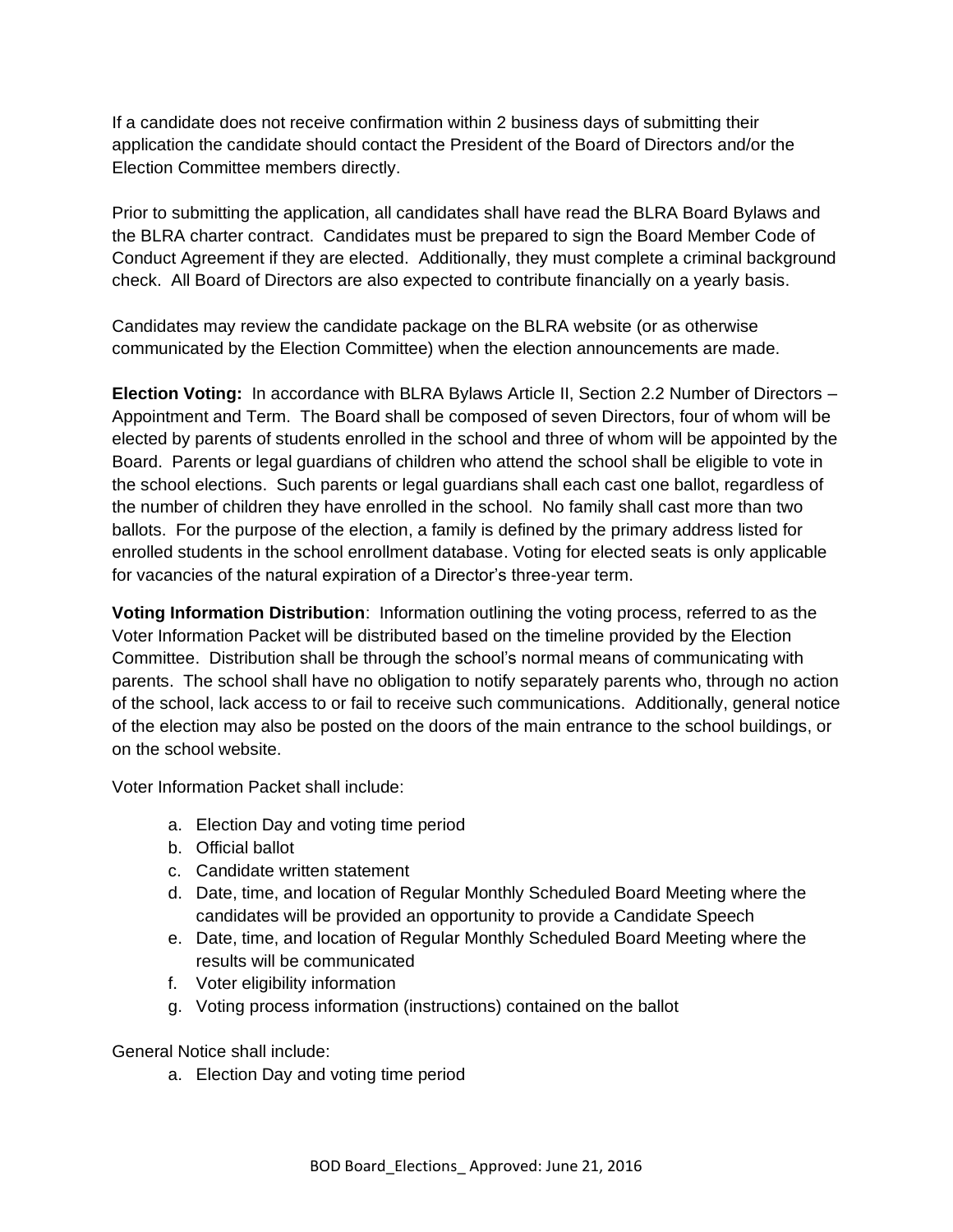- b. Date, time, and location of Regular Monthly Scheduled Board Meeting where the results of the election will be communicated
- c. Information identifying when and how voter information has or will be distributed

In order to be counted, ballots must be completely filled out including printed name of the voter, signature of the voter, and the printed primary address of student(s) enrolled in BLRA. All ballots must be received no later than the timeline given on the Election Notice. Ballots that fail to meet these criteria will be considered spoiled and will not be counted. Determinations concerning spoiled ballots will be made by the Election Committee and are final.

**Election Votes Cast**: The candidates elected shall be those, equal to the number of open/naturally expiring seats, who receive the highest number of votes. Per the bylaws section 7.3, if the number of candidates running for office are less than or equal to the number of openings on the ballot, all nominees may be deemed elected and the foregoing process is not required.

## **Voting Procedures**:

- 1. Election ballots will be distributed based on the Election Committees timeline communicated
- 2. Ballots may be cast any time after the ballot box is placed in the school lobby during the election voting period and/or within voting day/time frames.
- 3. In order to maintain confidentiality of student information, the school office staff shall be responsible for compiling the list of eligible voters and providing it to the Election Committee.
- 4. Ballots will be cast anonymously.
- 5. Ballots will contain written instructions for casting a vote.
- 6. No voting by proxy is allowed.
- 7. Ballots will be counted during the regular monthly scheduled board meeting that was communicated.
- 8. Vote Counting Procedure:
	- a. The vote count will begin immediately following the collection of the ballot box to allow the election results to be announced prior to the end of the meeting.
	- b. For each ballot, the signature will be checked against a roster of eligible voters and recorded. If the signature and signature section is valid, the signature section will be removed, and the ballot and signature portion placed in separate piles. Once all signatures have been removed, the ballots will be opened, and the votes will be tallied.
	- c. Election Committee members shall count the ballots. Two officials shall tally the ballots; a third election official (appointed by the election committee) shall verify the tally, which shall be tallied according to candidate. The election officials shall then compare the number of votes tallied against the number of voters checked off on the eligibility list.
	- d. In the event that a voter has made a change on the ballot, and it is not clear whether or not a mark has been made for a particular candidate or deleted from